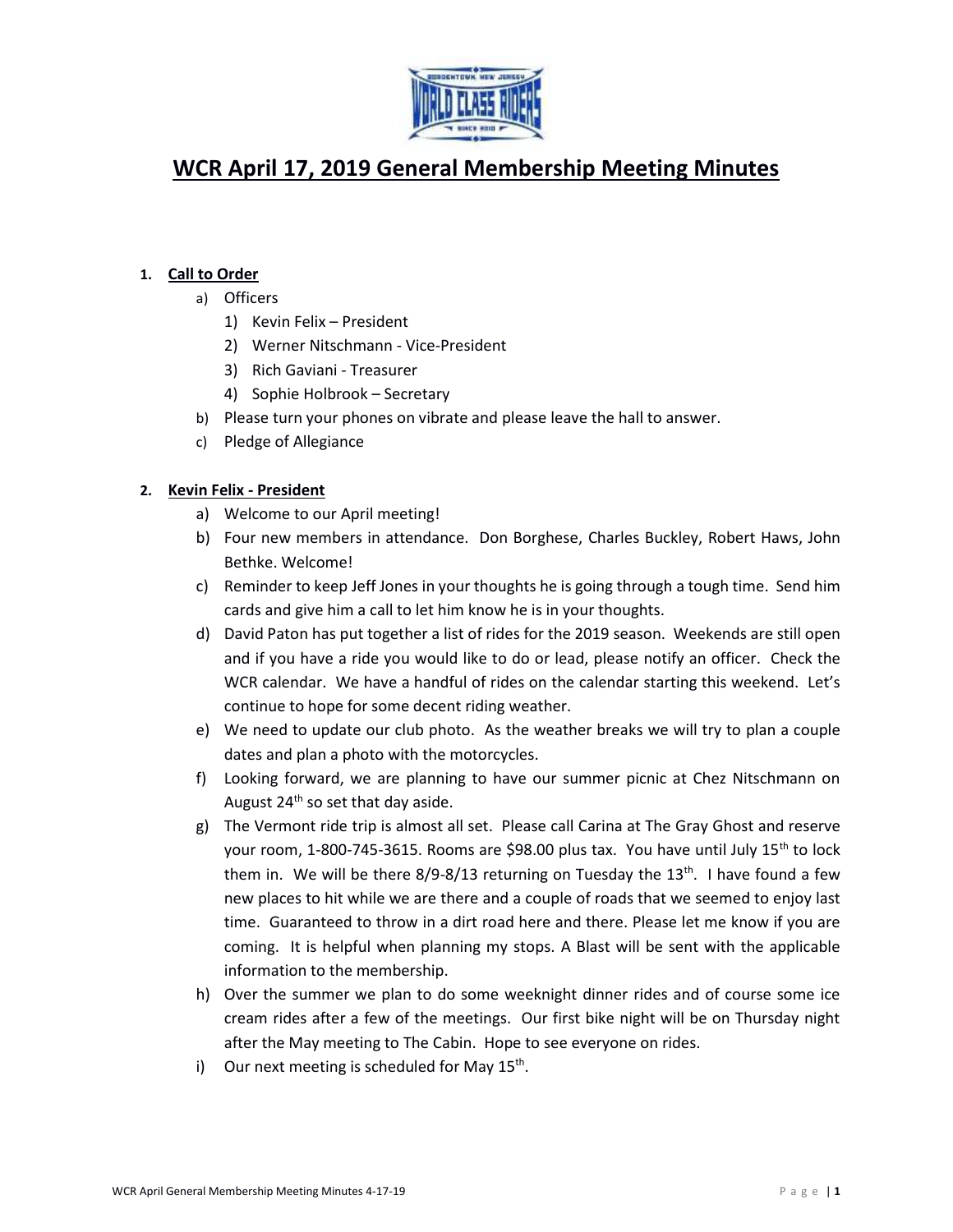

## **3. Vice President – Werner Nitschmann – Nothing to Report**

## **4. Treasurer – Rich Gaviani**

- a) March Opening Balance \$1,622.45
- b) March Income \$1,145.00
- c) March Expenses \$1.99
- d) Total Balance \$2,765.45
- e) Great fundraising efforts

# **5. Secretary – Sophie Holbrook**

a) Sturgis 80<sup>th</sup> Rally 2020 with Great Eastern Motorcycle Tours: Total of 30 rooms available. 2020 pricing would be [\\$6995](https://www.facebook.com/) for 2 people 1 bike 1 room. If you sign up before September Dave Jarvis will discount [\\$100](https://www.facebook.com/) per person. If you obtain your own air-fare out of NJ, Dave will discount an additional [\\$650](https://www.facebook.com/) per person Their tour will run from Sunday 8/2 to Saturday 8/8.

#### **5. Head Road Captain – Dave Paton**

a) Check the website. Rides are on the calendar. Riding season starting Saturday, April 20<sup>th</sup> depending on the weather.

#### **6. Membership – Dave Paton**

- a) Membership contact list is updated/Google Docs
- b) Emergency contact list updated
- c) Thirty-three members to date
- d) 50/50 \$45/\$50 Robert Haws
- e) Sandi Kaplan missed her chance to Feed the Pig \$43
- f) Password changed for 2019

#### **7. Editor – Dina Gaviani - Nothing to Report**

**7. Webmaster – Dina Gaviani – Nothing to Report**

#### **8. Activities – Cindy Nitschmann**

- a) Jester's Fundraiser April 17th
- b) The Roost dinner ride on May  $7<sup>th</sup>$
- c) Red Robin Fundraiser May after meeting
- d) PartyLite Fundraiser provided WCR with \$128; another possibly prior to the 2019 holiday season
- e) Chickie's & Pete's Fundraiser earned \$106

#### **9. Photographer – Rush Holbrook**

a) Send photos to Charlie if you take pictures on rides.